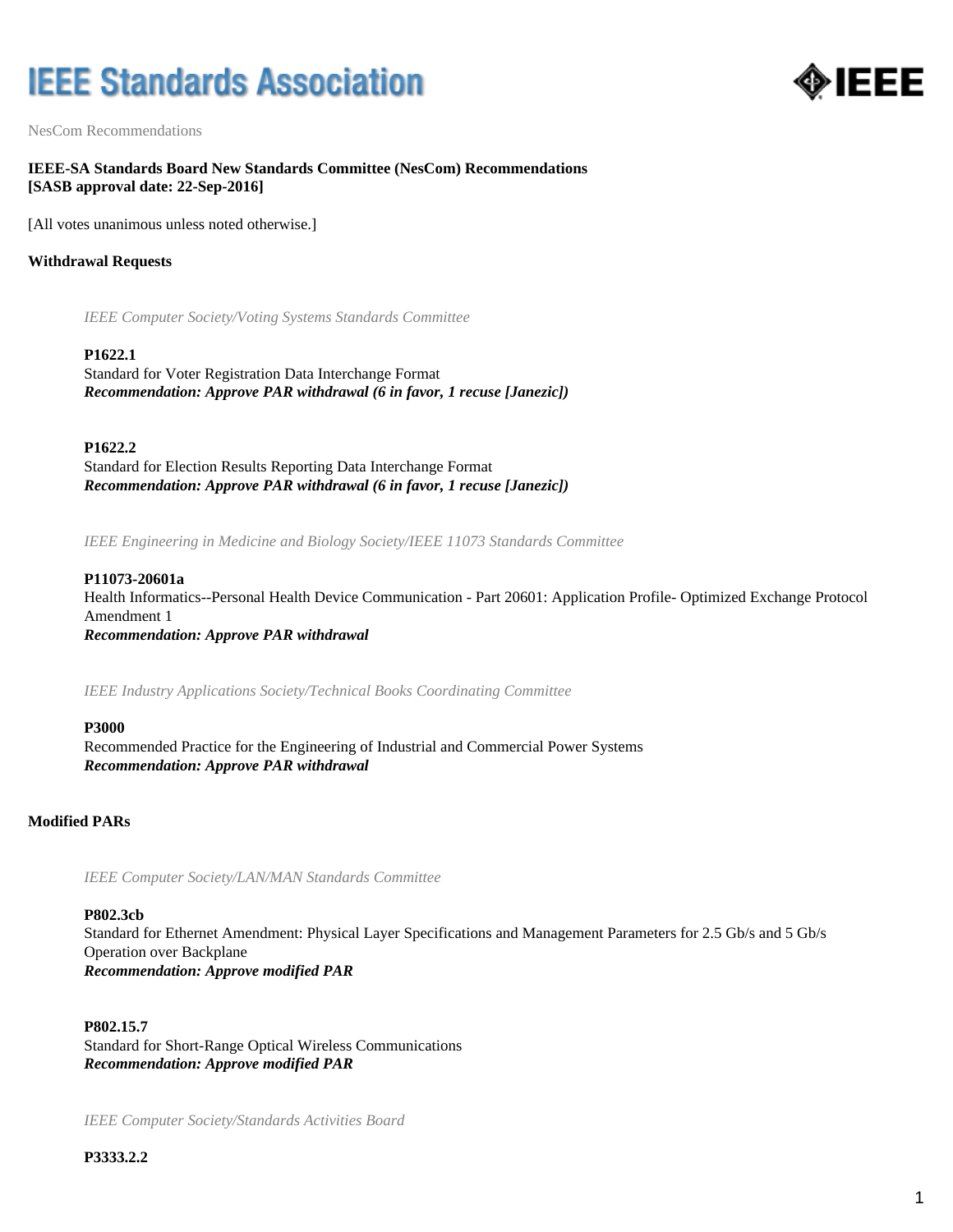Standard for Three-Dimensional (3D) Medical Visualization *Recommendation: Approve modified PAR*

## **P3333.2.3**

Standard for Three-Dimensional (3D) Medical Data Management *Recommendation: Approve modified PAR*

**P3333.2.4** Standard for Three-Dimensional (3D) Medical Simulation *Recommendation: Approve modified PAR*

**P3333.2.5** Standard for Bio-CAD File Format for Medical Three-Dimensional (3D) Printing *Recommendation: Approve modified PAR*

*IEEE Instrumentation and Measurement Society/TC9 - Sensor Technology*

#### **P1588**

Standard for a Precision Clock Synchronization Protocol for Networked Measurement and Control Systems *Recommendation: Approve modified PAR*

*IEEE Power and Energy Society/Electric Machinery*

#### **P433**

Recommended Practice for Insulation Testing of AC Electric Machinery with High Voltage Rating up to 30 kV at Very Low Frequency

*Recommendation: Approve modified PAR*

*IEEE Power and Energy Society/Surge Protective Devices/Low Voltage*

#### **PC62.59**

Standard for Test Methods and Preferred Values for Silicon PN-Junction Clamping Diodes *Recommendation: Approve modified PAR*

*IEEE Power and Energy Society/Switchgear*

**PC37.20.7** Guide for Testing Switchgear Rated Up to 52 kV for Internal Arcing Faults *Recommendation: Approve modified PAR*

#### **Extension Requests**

*IEEE Aerospace and Electronic Systems Society/Gyro Accelerometer Panel*

## **P1293**

Standard Specification Format Guide and Test Procedure for Linear, Single-Axis, Non-Gyroscopic Accelerometers *Recommendation: Approve request for an extension until December 2018*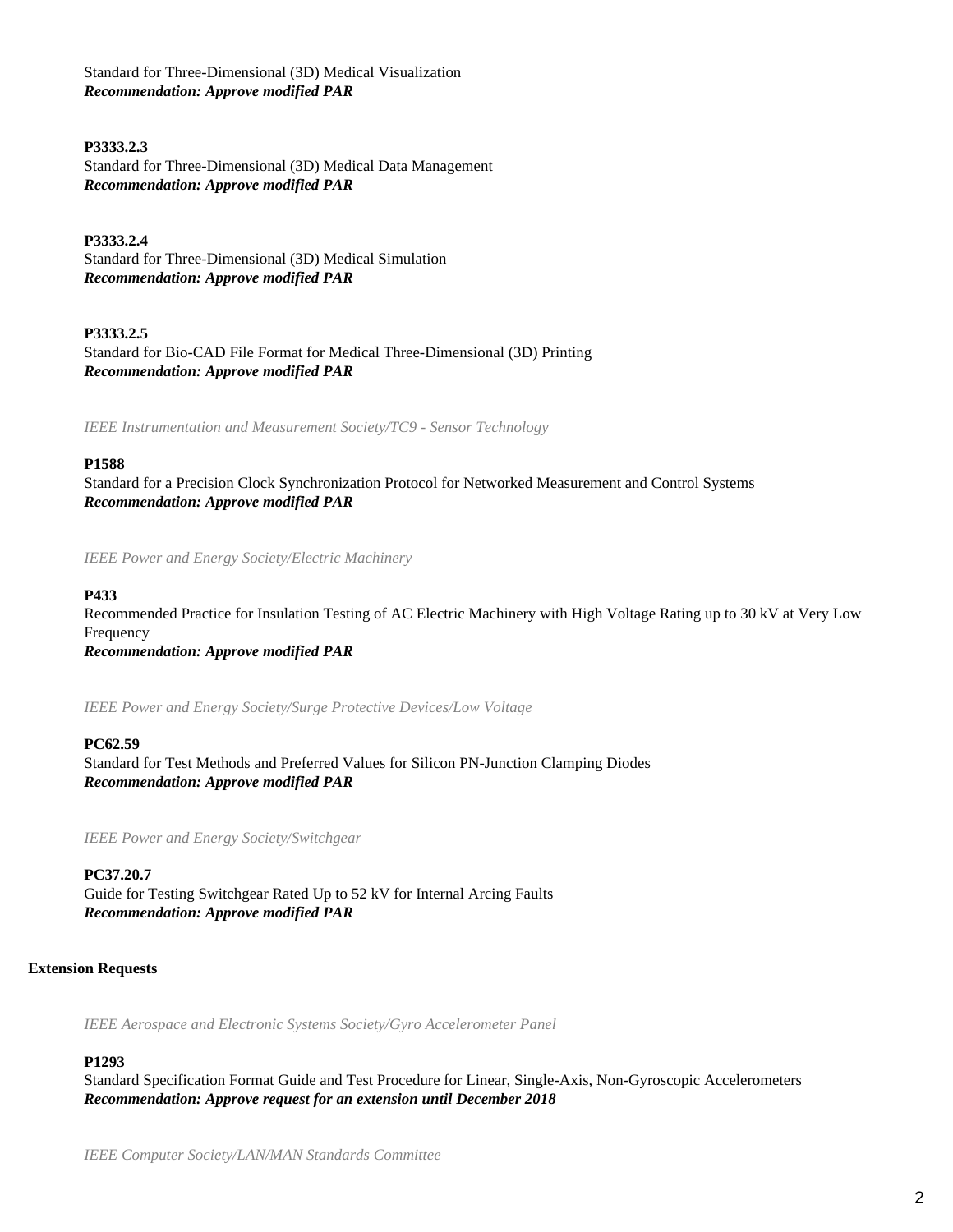#### **P802.11**

Standard for Information Technology--Telecommunications and Information Exchange Between Systems Local and Metropolitan Area Networks--Specific Requirements Part 11: Wireless LAN Medium Access Control (MAC) and Physical Layer (PHY) Specifications

*Recommendation: Approve request for an extension until December 2017*

## **P802.11ah**

Standard for Information Technology - Telecommunications and Information Exchange Between Systems - Local and Metropolitan Area Networks - Specific Requirements - Part 11: Wireless LAN Medium Access Control (MAC) and Physical Layer (PHY) Specifications: Amendment- Sub 1 GHz License-Exempt Operation *Recommendation: Approve request for an extension until December 2017*

#### **P802.11ai**

Standard for Information Technology - Telecommunications and Information Exchange Between Systems - Local and Metropolitan Area Networks - Specific Requirements - Part 11: Wireless LAN Medium Access Control (MAC) and Physical Layer (PHY) Specifications: Amendment- Fast Initial Link Setup *Recommendation: Approve request for an extension until December 2017*

#### **P802.11aj**

Standard for Information Technology- Telecommunications and Information Exchange Between Systems Local and Metropolitan Area Networks--Specific Requirements Part 11: Wireless LAN Medium Access Control (MAC) and Physical Layer (PHY) Specifications - Amendment: Enhancements for Very High Throughput to Support Chinese Millimeter Wave Frequency Bands

*Recommendation: Approve request for an extension until December 2018*

## **P802.11ak**

Standard for Information Technology--Telecommunications and Information Exchange Between Systems Local and Metropolitan Area Networks--Specific Requirements Part 11: Wireless LAN Medium Access Control (MAC) and Physical Layer (PHY) Specifications Amendment: Enhancements For Transit Links Within Bridged Networks *Recommendation: Approve request for an extension until December 2018*

#### **P802.11aq**

Standard for Information Technology--Telecommunications and Information Exchange Between Systems Local and Metropolitan Area Networks--Specific Requirements Part 11: Wireless LAN Medium Access Control (MAC) and Physical Layer (PHY) Specifications Amendment: Pre-Association Discovery *Recommendation: Approve request for an extension until December 2018*

#### **P802.15.8**

Wireless Medium Access Control (MAC) and Physical Layer (PHY) Specifications for Peer Aware Communications (PAC) *Recommendation: Approve request for an extension until December 2017*

*IEEE Computer Society/Standards Activities Board*

#### **P1680.1**

Standard for Environmental Assessment of Personal Computer Products, Including Notebook Personal Computers, Desktop Personal Computers, Slate/Tablets, Small Scale Servers, Signage Displays and Personal Computer Monitors *Recommendation: Approve request for an extension until December 2018*

*IEEE Engineering in Medicine and Biology Society/IEEE 11073 Standards Committee*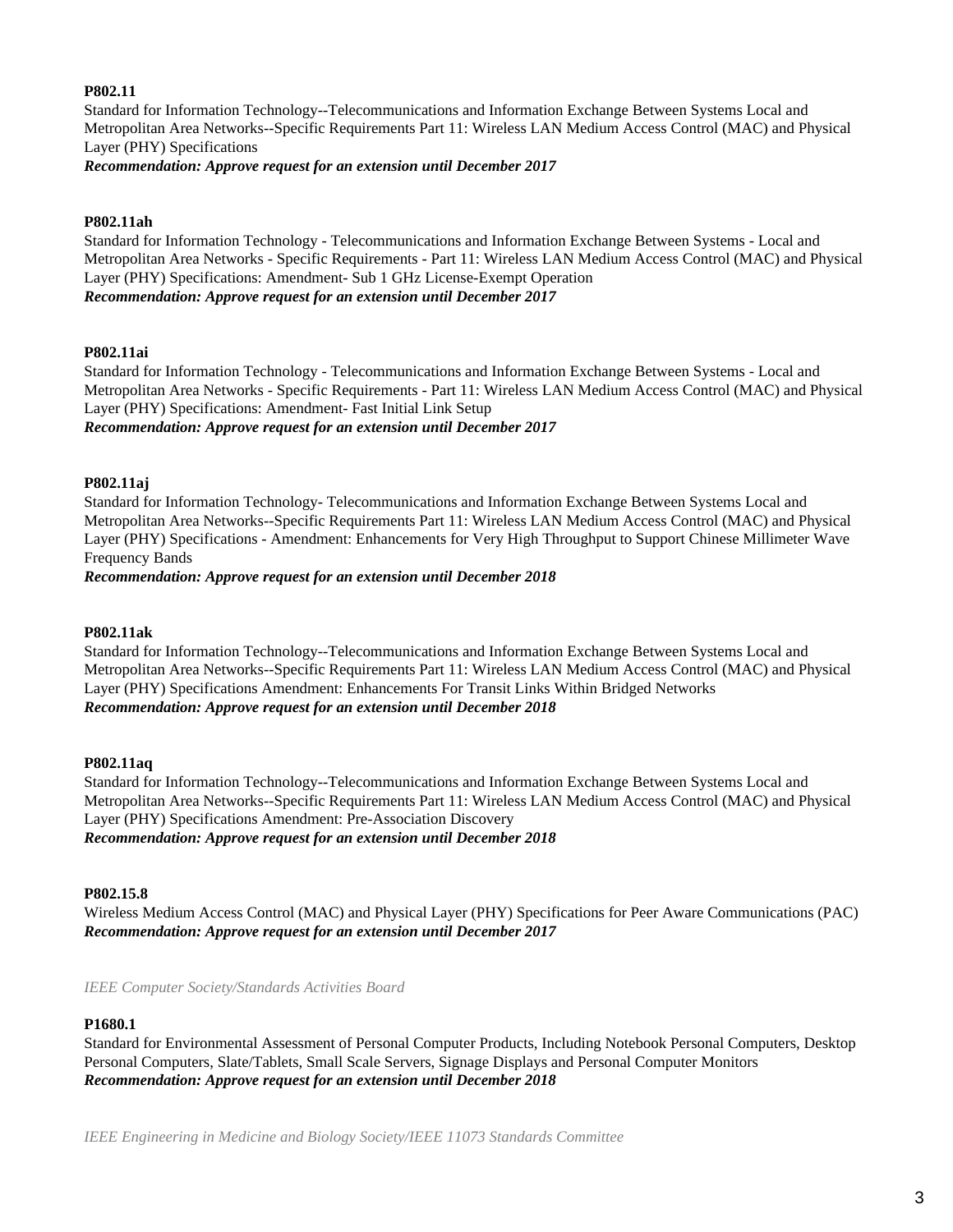## **P11073-10101**

Standard for ISO/11073-10101:2004, Health Informatics - Point-of-Care Medical Device Communication - Nomenclature *Recommendation: Approve request for an extension until December 2018*

## **P11073-20101**

Standard for ISO/11073-20101:2004, Health Informatics - Point-of-Care Medical Device Communication - Application Profile - Base Standard *Recommendation: Approve request for an extension until December 2018*

*IEEE Industry Applications Society/Petroleum & Chemical Industry*

## **P45.1**

Recommended Practice for Electrical Installations on Shipboard - Design *Recommendation: Approve request for an extension until December 2017*

*IEEE Industry Applications Society/Technical Books Coordinating Committee*

#### **P3001.2**

Recommended Practice for Evaluating the Electrical Service Requirements of Industrial and Commercial Power Systems *Recommendation: Approve request for an extension until December 2017*

#### **P3001.11**

Recommended Practice for Application of Controllers and Automation to Industrial and Commercial Power Systems *Recommendation: Approve request for an extension until December 2017*

#### **P3006.8**

Recommended Practice for Analyzing Reliability Data for Equipment Used in Industrial and Commercial Power Systems *Recommendation: Approve request for an extension until December 2018 (6 in favor, 1 opposed [Winston])*

*IEEE Instrumentation and Measurement Society/TC25 - Medical and Biological Measurements*

## **P1721**

Standard for Objective Measurement of Systemic Arterial Blood Pressure in Humans *Recommendation: Approve request for an extension until December 2017*

*IEEE Power and Energy Society/Insulated Conductors*

## **P442**

Guide for Soil Thermal Resistivity Measurement *Recommendation: Approve request for an extension until December 2018*

#### **P1879**

Trial-Use Guide for Extending the Life of Power Cables in the Field *Recommendation: Approve request for an extension until December 2018*

*IEEE Power and Energy Society/Surge Protective Devices/Low Voltage*

## **PC62.33**

Standard for Test Methods and Performance Values of Metal-Oxide Varistor Surge Protective Components *Recommendation: Approve request for an extension until December 2017*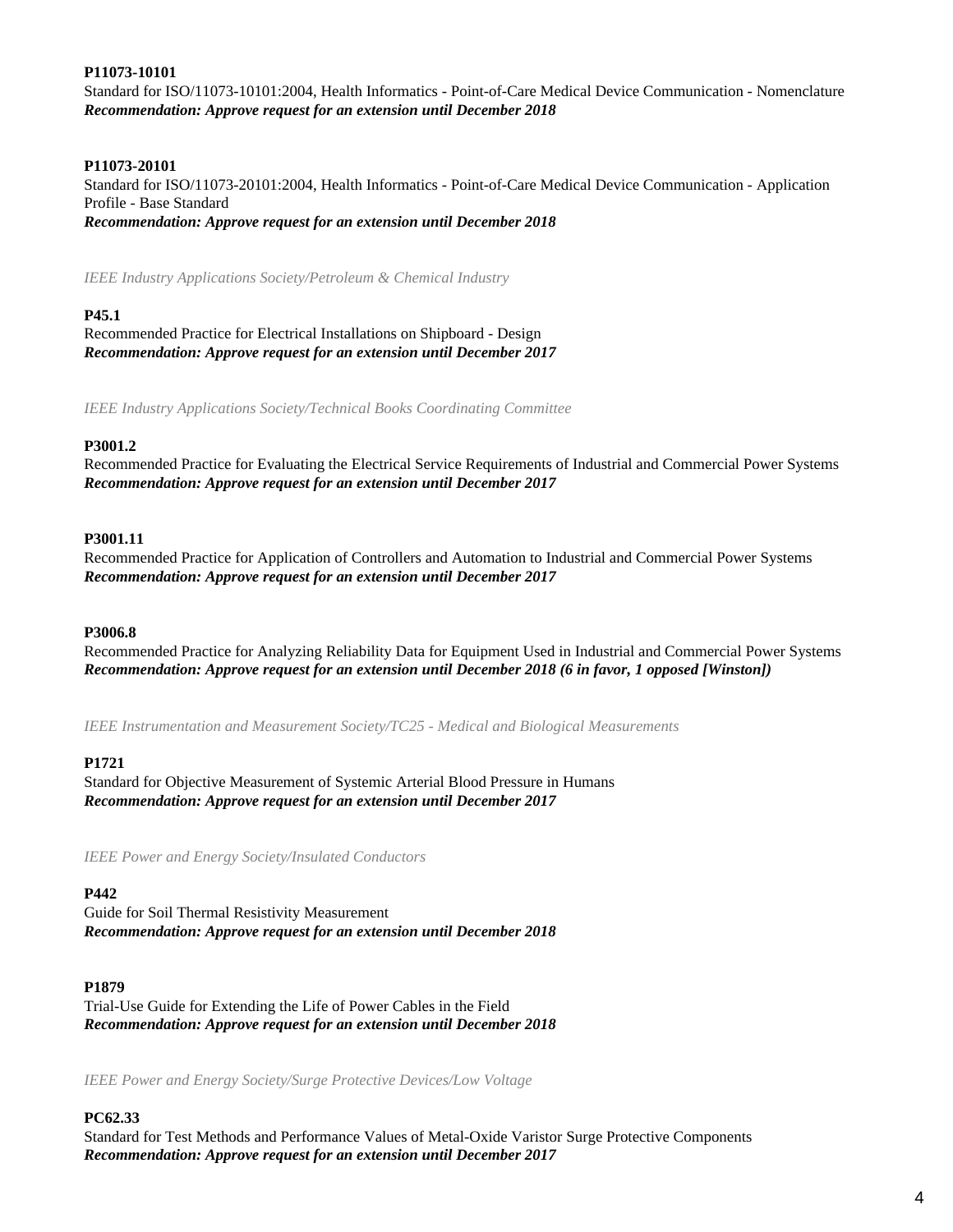## **PC62.34**

Standard for Test Methods and Performance of Low-Voltage (1000 V rms or Less) Surge Protective Devices Used on Secondary Distribution Systems (Between the Transformer Low-Voltage Terminals and the Line Side of the Service Entrance Equipment)

*Recommendation: Approve request for an extension until December 2017*

## **PC62.44**

Guide for the Application of Low-Voltage (1000 Volts rms or Less) Surge Protective Devices Used on Secondary Distribution Systems (Between the Transformer Low-Voltage Terminals and the Line Side of the Service Entrance Panel) *Recommendation: Approve request for an extension until December 2017*

*IEEE Power and Energy Society/Substations*

## **P1052**

Guide for the Functional Specifications for Transmission Static Synchronous Compensator (STATCOM) Systems *Recommendation: Approve request for an extension until December 2018*

**P2030.101**

Guide for Designing a Time Synchronization System for Power Substations *Recommendation: Approve request for an extension until December 2017*

*IEEE Power and Energy Society/Transformers*

## **PC57.12.40**

Standard for Network, Three-Phase Transformers, 2500 kVA and Smaller; High Voltage, 34 500 V and Below; Low Voltage, 600 V and Below; Subway and Vault Types (Liquid Immersed) *Recommendation: Approve request for an extension until December 2017*

## **PC57.147**

Guide for Acceptance and Maintenance of Natural Ester Insulating Liquid in Transformers *Recommendation: Approve request for an extension until December 2018*

*IEEE-SASB Coordinating Committees/SCC39 - International Committee on Electromagnetic Safety*

## **PC95.1**

Standard for Safety Levels with Respect to Human Exposure to Electric, Magnetic and Electromagnetic Fields, 0 Hz to 300 GHz *Recommendation: Approve request for an extension until December 2018*

## **PC95.3**

Recommended Practice for Measurements and Computations of Electric, Magnetic and Electromagnetic Fields With Respect to Human Exposure to Such Fields, 0 Hz-300 GHz *Recommendation: Approve request for an extension until December 2018*

*IEEE Ultrasonics, Ferroelectrics and Frequency Control Society/IEEE Ultrasonics, Ferroelectrics and Frequency Control*

## **P1859**

Standard for Relaxor-Based Single Crystals for Transducer and Actuator Applications *Recommendation: Approve request for an extension until December 2017*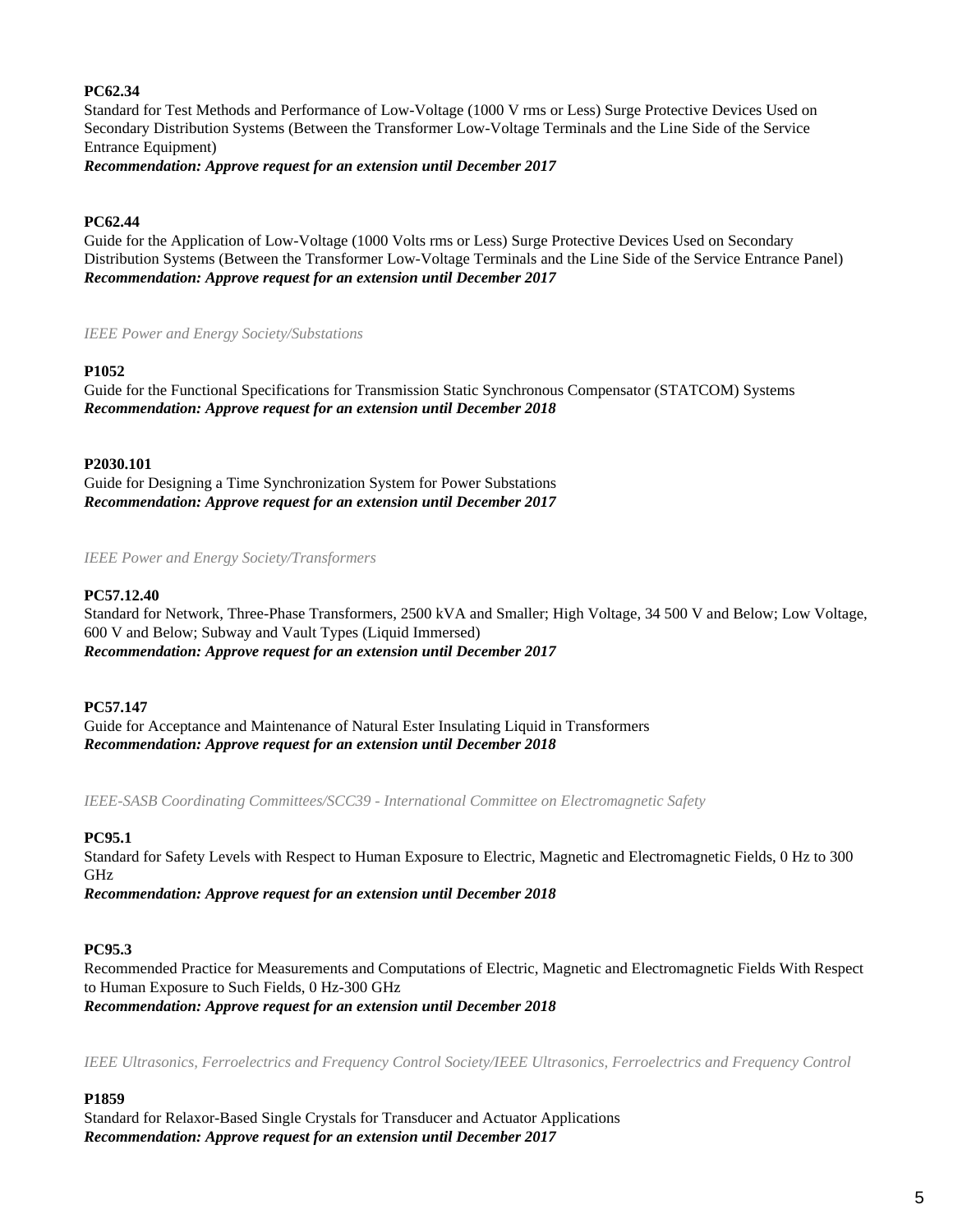#### **New PARs**

*IEEE Computer Society/LAN/MAN Standards Committee*

#### **P802.3.2**

Standard for Ethernet YANG Data Model Definitions *Recommendation: Approve new PAR until December 2020*

*IEEE Computer Society/Software & Systems Engineering Standards Committee*

#### **P2675**

DevOps - Standard for Building Reliable and Secure Systems Including Application Build, Package and Deployment *Recommendation: Approve new PAR until December 2020*

#### **P42020**

Standard for Systems and Software Engineering -- Architecture Processes *Recommendation: Approve new PAR until December 2020*

*IEEE Computer Society/Standards Activities Board*

## **P1680.2a**

Standard for Environmental Assessment of Imaging Equipment Amendment 1 *Recommendation: Approve new PAR until December 2020*

#### **P1680.3a**

Standard for Environmental Assessment of Televisions Amendment 1 *Recommendation: Approve new PAR until December 2020*

*IEEE Communications Society/Power Line Communications*

#### **P1901.1**

Standard for Medium Frequency (less than 15 MHz) Power Line Communications for Smart Grid Applications *Recommendation: Approve new PAR until December 2020*

*IEEE Communications Society/Standards Development Board*

#### **P1918.1.1**

Haptic Codecs for the Tactile Internet *Recommendation: Approve new PAR until December 2020*

#### **P1921.1**

Standard for Software-Defined Networking (SDN) Bootstrapping Procedures *Recommendation: Approve new PAR until December 2020*

*IEEE Electromagnetic Compatibility Society/Standards Development Committee*

#### **P1897**

Recommended Practice for the Resolution of Power-Line Gap-Noise Reports *Recommendation: Approve new PAR until December 2020*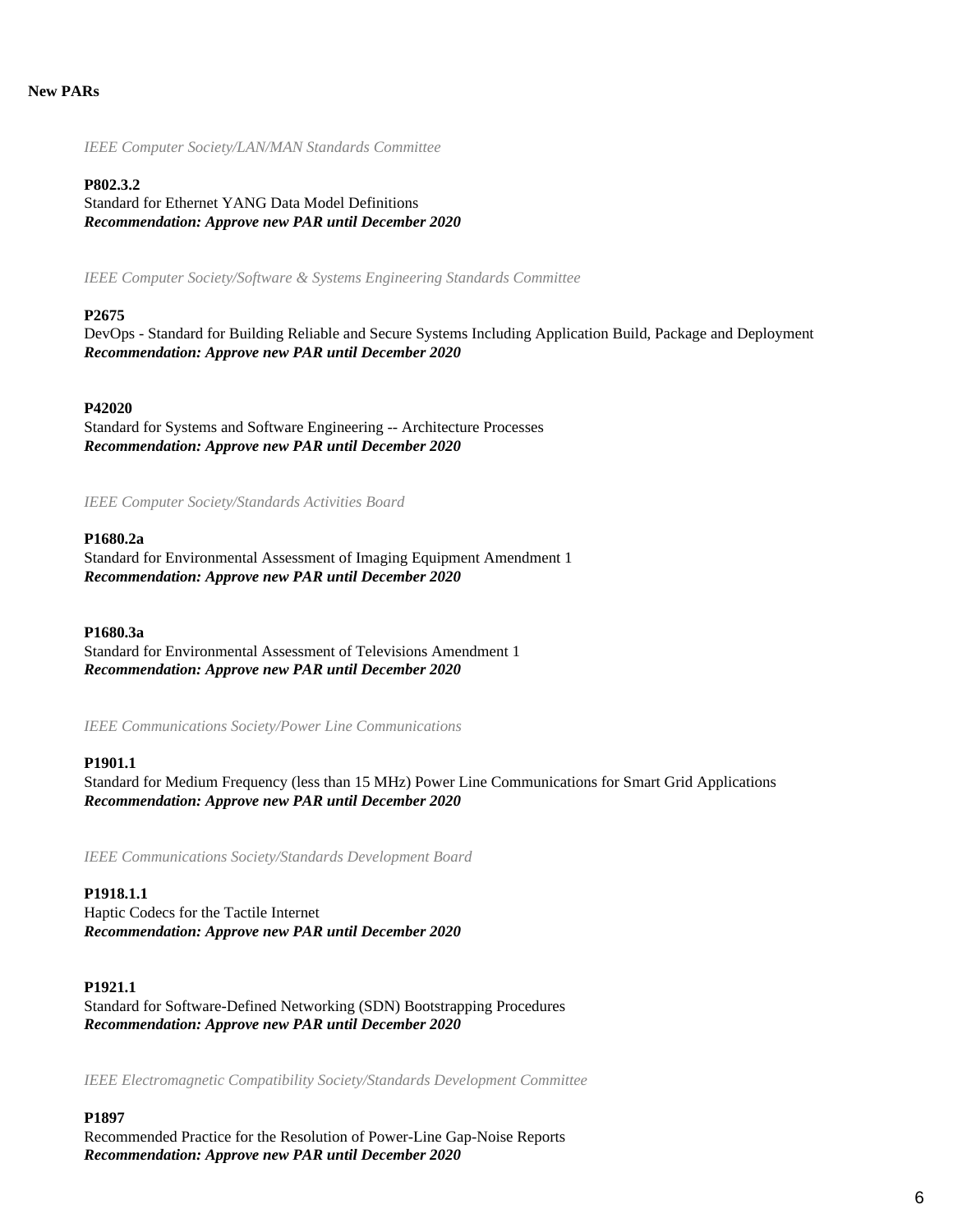*IEEE Power and Energy Society/Energy Development & Power Generation*

## **P2760**

Guide for Wind Power Plant Collector System Design for Personnel Safety *Recommendation: Approve new PAR until December 2020*

*IEEE Power and Energy Society/Nuclear Power Engineering*

## **P2460**

Nuclear Facilities - Instrumentation Important To Safety - Spent Fuel Pool Instrumentation *Recommendation: Approve new PAR until December 2020*

*IEEE Power and Energy Society/Power System Communications*

## **PC93.5**

Standard for Power Line Carrier Transmitter/Receiver Equipment used to Transfer Discrete Teleprotection Signals *Recommendation: Approve new PAR until December 2020*

*IEEE Power and Energy Society/Surge Protective Devices/Low Voltage*

#### **PC62.42.6**

Guide for the Application of Surge-Protective Components in Surge Protective Devices and Equipment Ports - Part 6 High Frequency Signal Isolation Transformers *Recommendation: Approve new PAR until December 2020*

#### **PC62.69a**

Standard for the Surge Parameters of Isolating Transformers Used in Networking Devices and Equipment Amendment: Addition of Clause 4.5 Saturated Core Secondary Winding Parameters *Recommendation: Approve new PAR until December 2020*

*IEEE-SASB Coordinating Committees/SCC31 - Automatic Meter Reading and Energy Management*

#### **P1704**

Standard for Utility Industry End Device Communications Module *Recommendation: Approve new PAR until December 2020*

## **PARs for the Revision of Standards**

*IEEE Computer Society/LAN/MAN Standards Committee*

#### **P802.1Q**

Standard for Local and Metropolitan Area Networks--Bridges and Bridged Networks *Recommendation: Approve PAR for the revision of a standard until December 2020*

*IEEE Computer Society/Software & Systems Engineering Standards Committee*

## **P26512**

/ISO/IEC Standard for Systems and Software Engineering -- Requirements for Acquirers and Suppliers of Information for Users

*Recommendation: Approve PAR for the revision of a standard until December 2020*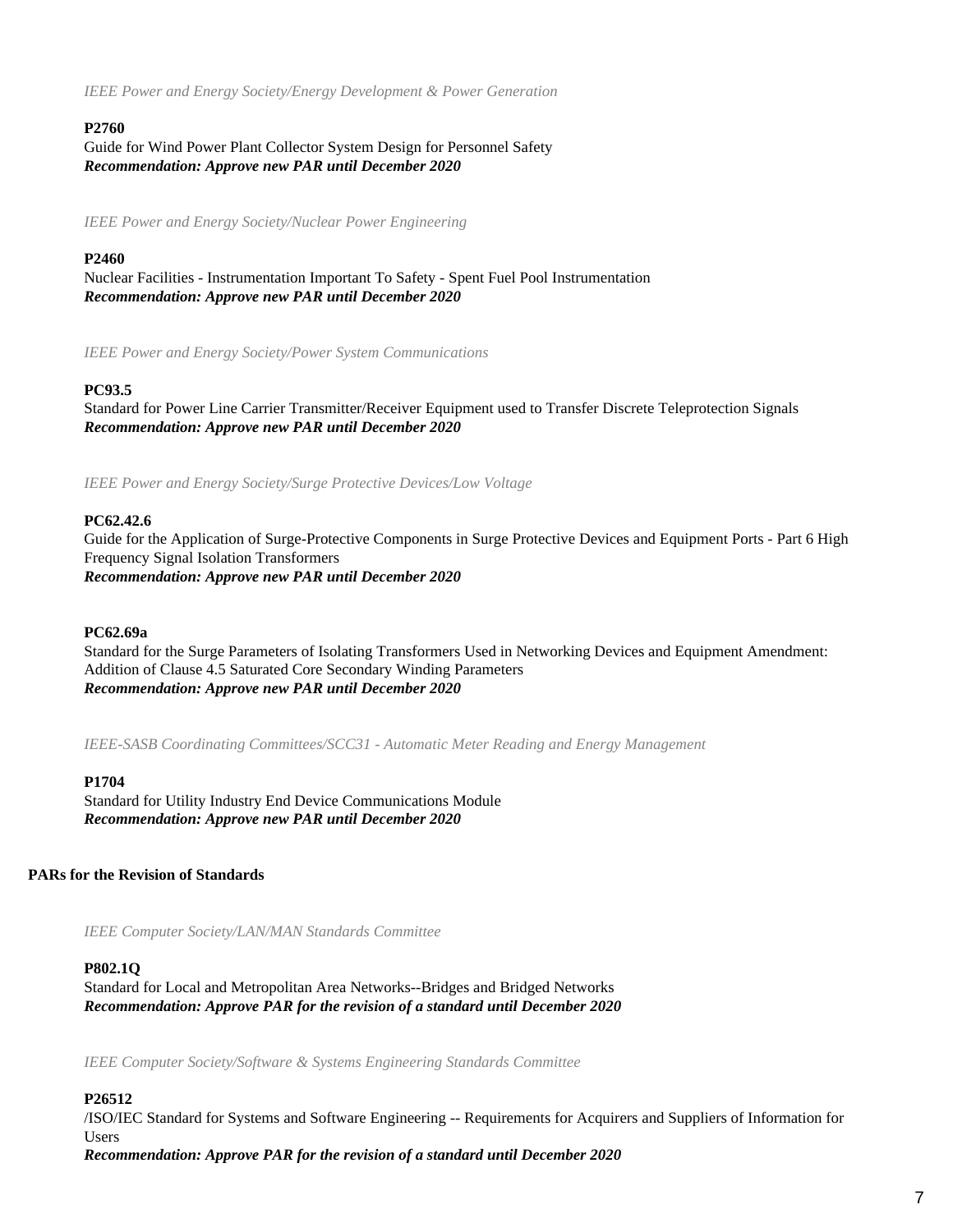## **P42010** /ISO/IEC Standard for Systems and Software Engineering -- Architecture Description *Recommendation: Approve PAR for the revision of a standard until December 2020*

*IEEE Engineering in Medicine and Biology Society/IEEE 11073 Standards Committee*

## **P11073-10201**

Health Informatics - Point-of-Care Medical Device Communication - Domain Information Model *Recommendation: Approve PAR for the revision of a standard until December 2020*

## **P11073-10406**

Health Informatics--Personal Health Device Communication Part 10406: Device Specialization--Basic Electrocardiograph (ECG) (1- to 3-lead ECG) *Recommendation: Approve PAR for the revision of a standard until December 2020*

#### **P11073-10419**

Health Informatics- Personal Health Device Communication- Part 10419: Device Specialization- Insulin Pump *Recommendation: Approve PAR for the revision of a standard until December 2020*

#### **P11073-10425**

Health Informatics--Personal Health Device Communication - Part 10425: Device Specialization--Continuous Glucose Monitor (CGM)

*Recommendation: Approve PAR for the revision of a standard until December 2020*

#### **P11073-10471**

Health Informatics--Personal Health Device Communication Part 10471: Device Specialization--Independent Living Activity Hub

*Recommendation: Approve PAR for the revision of a standard until December 2020*

*IEEE Power and Energy Society/Energy Development & Power Generation*

#### **P421.5**

Recommended Practice for Excitation System Models for Power System Stability Studies *Recommendation: Approve PAR for the revision of a standard until December 2020*

*IEEE Power and Energy Society/Electric Machinery*

#### **P1665**

Guide for the Rewind of Synchronous Generators, 50 Hz and 60 Hz, Rated 1 MVA and Above *Recommendation: Approve PAR for the revision of a standard until December 2020*

#### **P1812**

Guide for Testing Permanent Magnet Machines *Recommendation: Approve PAR for the revision of a standard until December 2020*

*IEEE Power and Energy Society/Nuclear Power Engineering*

#### **P336**

Recommended Practice for Installation, Inspection, and Testing for Class 1E Power, Instrumentation, and Control Equipment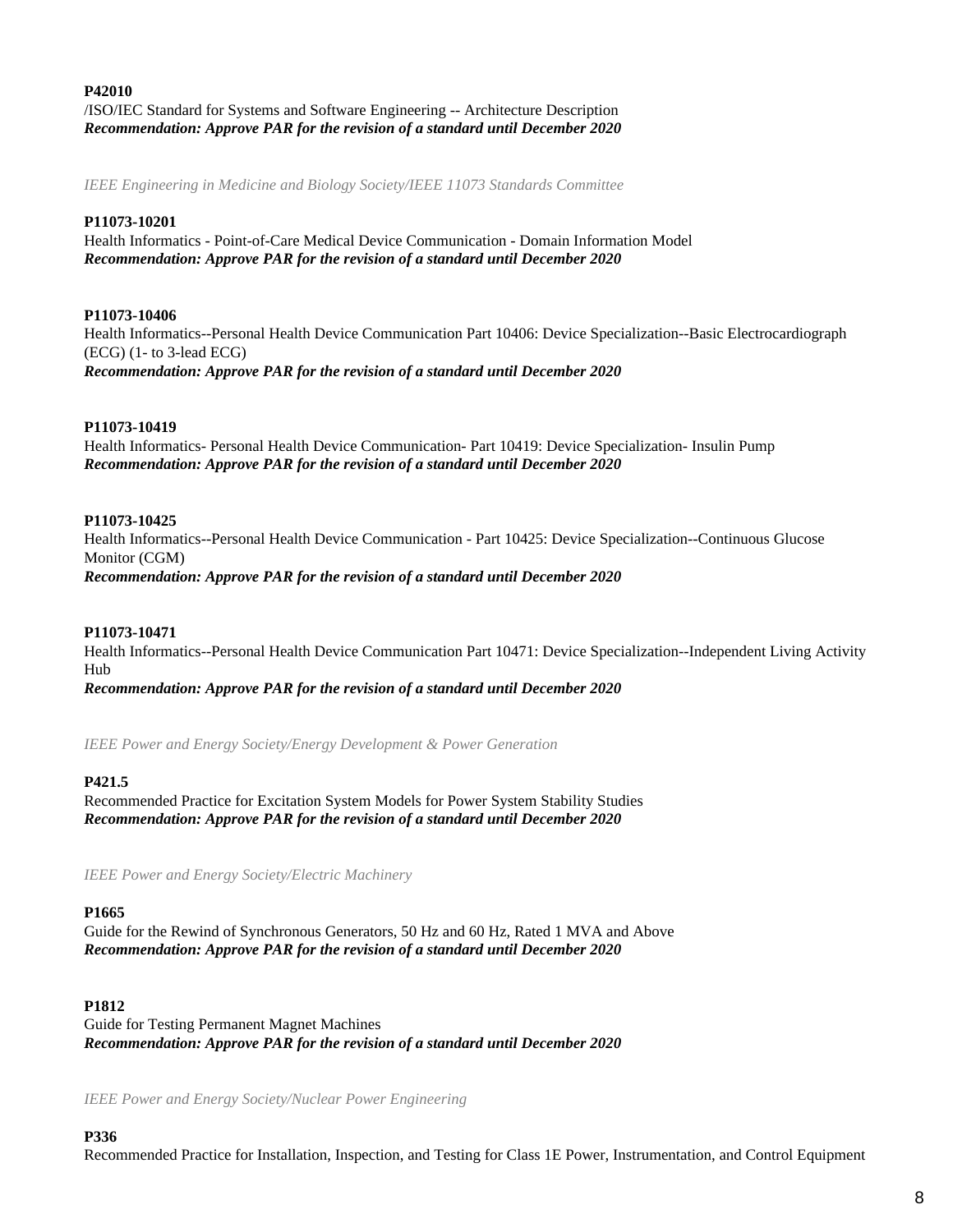## at Nuclear Facilities *Recommendation: Approve PAR for the revision of a standard until December 2020*

*IEEE Power and Energy Society/Power System Analysis, Computing, and Economics Committee*

## **P762**

Standard Definitions for Use in Reporting Electric Generating Unit Reliability, Availability, and Productivity *Recommendation: Approve PAR for the revision of a standard until December 2020*

*IEEE Power and Energy Society/Stationary Batteries Committee*

## **P1188**

Recommended Practice for Maintenance, Testing, and Replacement of Valve-Regulated Lead-Acid (VRLA) Batteries for Stationary Applications *Recommendation: Approve PAR for the revision of a standard until December 2020*

## **P1657**

Recommended Practice for Personnel Qualifications for Installation and Maintenance of Stationary Batteries *Recommendation: Approve PAR for the revision of a standard until December 2020*

## **P1660**

Guide for Application and Management of Stationary Batteries Used in Cycling Service *Recommendation: Approve PAR for the revision of a standard until December 2020*

*IEEE Power and Energy Society/Substations*

## **P998**

Guide for Direct Lightning Stroke Shielding of Substations *Recommendation: Approve PAR for the revision of a standard until December 2020*

*IEEE Power and Energy Society/Transmission and Distribution*

## **P957**

Guide for Monitoring, Managing and Cleaning of Contaminated Insulators *Recommendation: Approve PAR for the revision of a standard until December 2020*

## **P1654**

Guide for RF Protection of Personnel Working in the Vicinity of Wireless Communications Antennas Attached to Electric Power Line Structures *Recommendation: Approve PAR for the revision of a standard until December 2020*

## *IEEE Power and Energy Society/Transformers*

## **PC57.12.34**

Standard Requirements for Pad-Mounted, Compartmental-Type, Self-Cooled, Three-Phase Distribution Transformers, 10 MVA and Smaller; High-Voltage, 34.5 kV Nominal System Voltage and Below; Low-Voltage, 15 kV Nominal System Voltage and Below

*Recommendation: Approve PAR for the revision of a standard until December 2020*